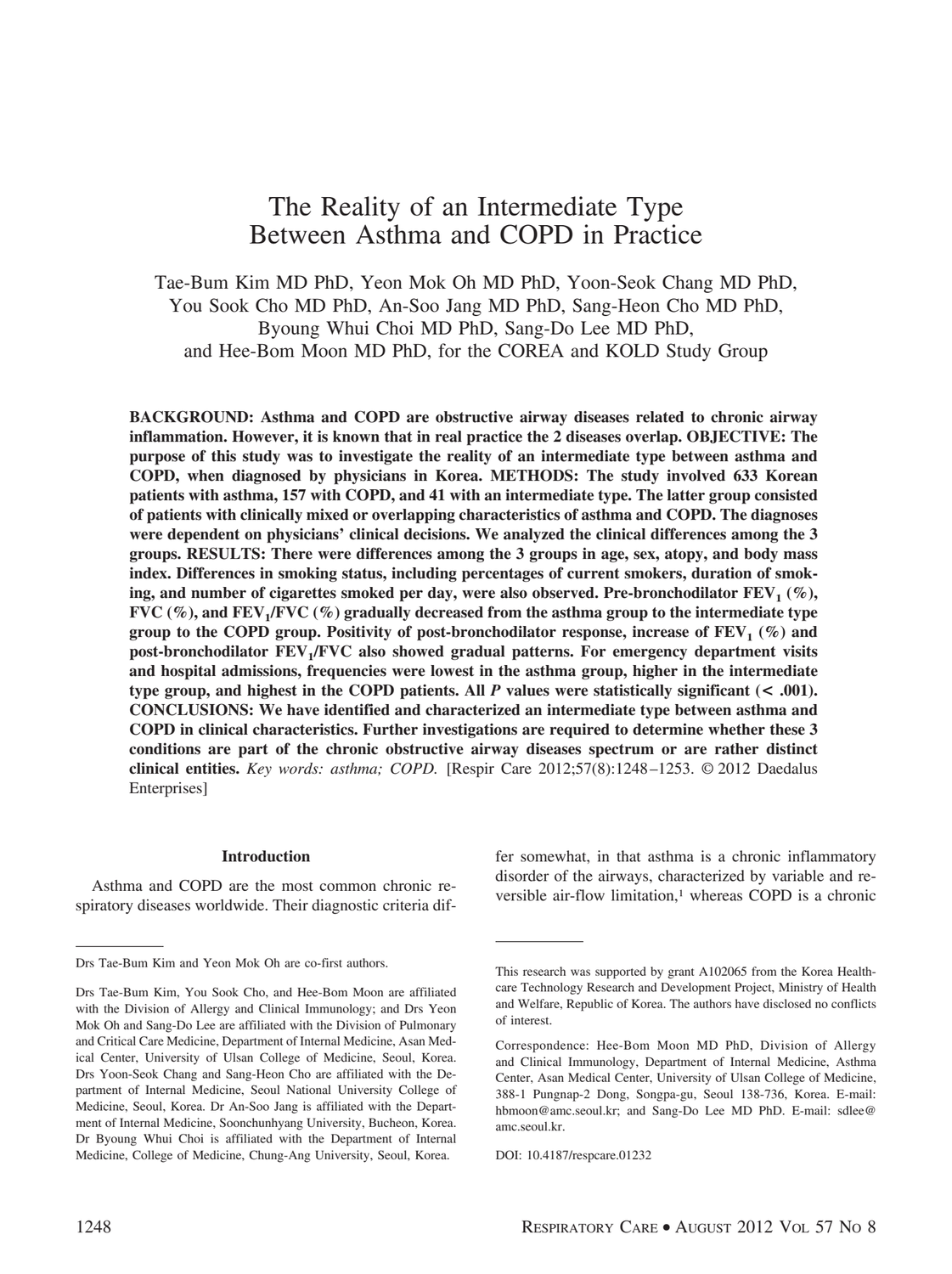airway inflammatory disease characterized by air-flow limitation that is not fully reversible.2 These 2 diseases also have different pathophysiologies.<sup>3</sup> However, they share many clinical features. It is sometimes difficult to discriminate between the 2 diseases by airway reversibility testings. In fact, a recent study showed that the majority of patients with moderate to very severe COPD demonstrate meaningful increases in lung function following administration of inhaled anticholinergic plus sympathomimetic bronchodilators.4 A substantial proportion of asthmatic patients have partially reversible air-flow obstruction and even emphysematous changes in the lung.

# SEE THE RELATED EDITORIAL ON PAGE 1354

In addition, it is often challenging for a physician to accurately discriminate between asthma and COPD in patients who have characteristics of both diseases, especially when they have a history of smoking. Although tobacco smoking is typical of COPD, a considerable number of asthmatic patients smoke. The effects of smoking on asthma patients, however, have not been extensively studied, as smokers and ex-smokers have been excluded from many clinical studies of asthma phenotypes.

These ambiguous findings have suggested that asthma and COPD are distinct diseases, or that they are the same disease with different clinical manifestations. Certainly, some patients may have mixed, concurrent, or overlapping asthma and COPD. The clinical experience of many physicians has suggested that a subtype of "chronic obstructive airway disorders" (COAD) includes features of asthma overlapping with those of COPD.5 As many patients are suspected of having overlapping asthma/COPD, it is necessary to identify and characterize this disease entity, both to understand the heterogeneity of COAD and to manage these patients more effectively. Most clinical studies of asthma and COPD have enrolled patients with one or other of these conditions, thus not with the overlapping subtype. The aim in this study was to describe overlap syndrome, underlining similarities and differences with both asthma and COPD group in 2 Korean cohorts.

## **Methods**

# **Subjects and Classification of Diagnoses**

Patients with COAD were recruited from an adult asthma cohort named as the COREA (Cohort for Reality and Evolution of Adult Asthma in Korea) cohort, attending allergy or pulmonary clinics in 11 university hospitals in Korea,<sup>6</sup> and another COPD cohort named as the KOLD (Korean Obstructive Lung Disease) cohort, treated in the pulmonary clinics of 11 university hospitals in Korea.7 The former mainly includes adult asthma patients, and the

# **QUICK LOOK**

## **Current knowledge**

Asthma and COPD are obstructive airway diseases related to chronic airway inflammation. There is clearly overlap of asthma and COPD in clinical practice.

## **What this paper contributes to our knowledge**

An intermediate type of chronic obstructive airway disease, between asthma and COPD, was found to exist in clinical practice when diagnosed by physicians in Korea. These findings suggest that chronic obstructive airway disease represents different diseases that are each characterized by heterogeneity with differing phenotypes and overlapping features.

latter mainly includes COPD patients. All enrolled patients had at least one chronic persistent respiratory symptom consisting of dyspnea, cough, sputum production, or wheezing, for more than 3 months, or showed repetition of the symptom(s) for more than 3 months.

All patients were diagnosed by specialists in allergy and pulmonary departments as having asthma, COPD, or asthma plus COPD. We had clinicians classify the diagnosis by clinical decision rather than definite diagnostic criteria. Patients with tuberculous destroyed lungs, bronchiectasis, or lung resection, were excluded. Patients with clinically mixed or overlapping characteristics of asthma and COPD might be diagnosed by clinicians as having asthma plus COPD, or the "intermediate" type, comprehensively based on age, smoking status, pulmonary function, bronchodilator response, and chest radiographs or computed tomography scans. After applying these criteria, 633 subjects were diagnosed with asthma, 157 with COPD, and 41 with the intermediate type. The study was retrospectively analyzed by chart review. Informed written consent was provided by all adult subjects and the study design and protocol were approved by our institutional review board.

## **Assessments and Measurements**

At enrollment, the subjects were in stable state and had a stable specific treatment. Demographic data were collected from each subject. Pulmonary function tests, including  $FEV<sub>1</sub>$ , FVC, and bronchodilator response assessment, were performed according to standardized methods.8 Postbronchodilator spirometry was performed 10 –15 min after inhalation of 400  $\mu$ g of albuterol; an increase in FEV<sub>1</sub> that was both  $> 200$  mL and 12% above the pre-bronchodilator  $FEV<sub>1</sub>$  was considered clinically important.<sup>9</sup> The use of bronchodilators was prohibited for at least 4 days before the test. Airway hyper-responsiveness (AHR) was assessed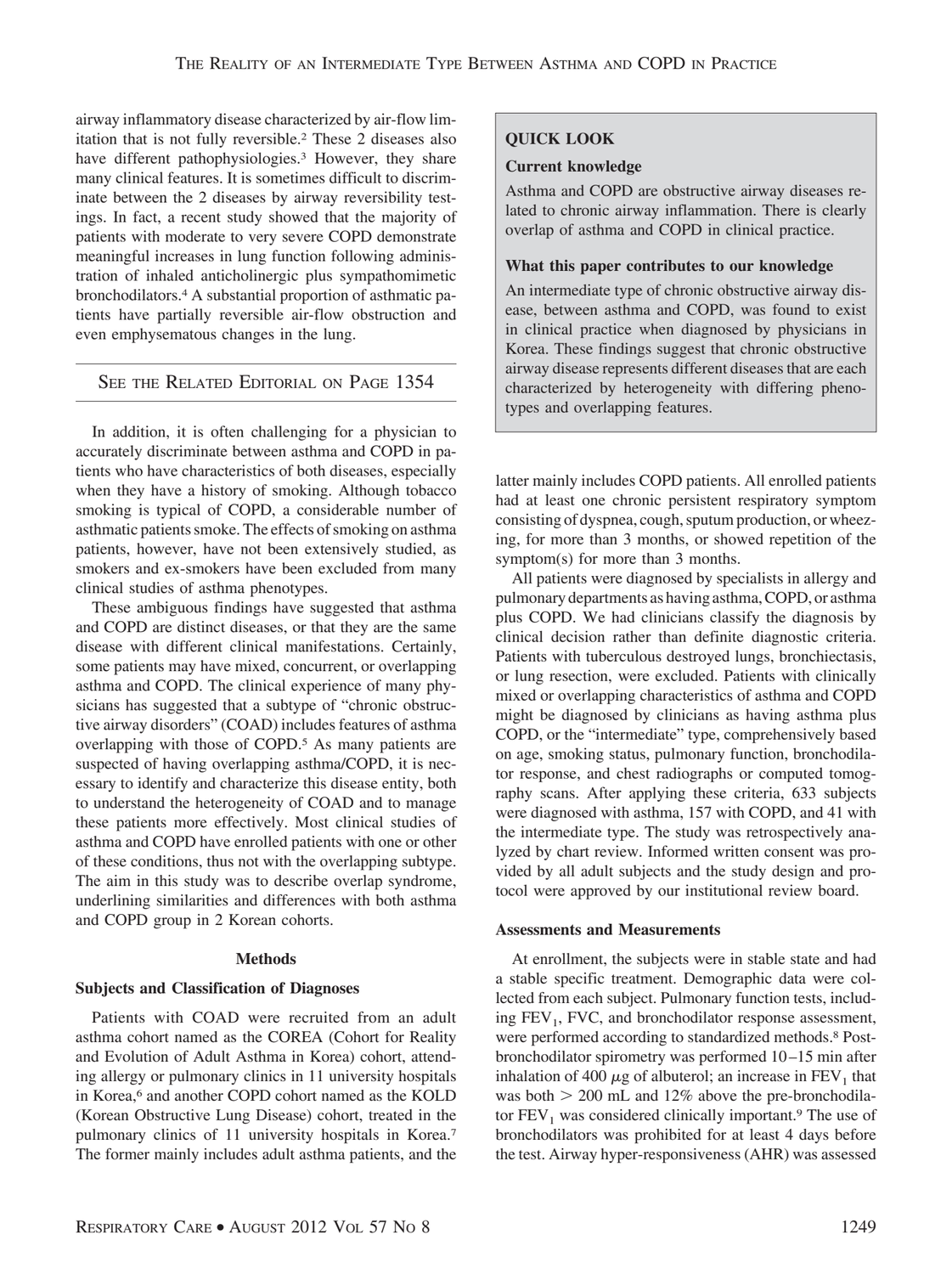by methacholine challenge, as described in an earlier report.<sup>10</sup> An AHR-positive response was defined as a  $PC_{20}$ (provocational concentration of methacholine that produced a 20% decrease in  $FEV_1$ ) of  $\leq 16$  mg/mL. Skin prick tests employing 12 common allergens (Allergopharma, Reinbek, Germany) were employed for detection of atopy.10 The panel consisted of house dust mites (*Dermatophagoides pteronyssinus, D*. *farinae*); cat fur; molds (*Aspergillus fumigatus*, *Alternaria tenuis*); various pollens (tree pollen mixture 1 [alder, hazel, popular, elm, and willow tree] and 2 [birch, beech, oak, and plane tree], grass pollen mixture [velvet grass, orchard grass, rye grass, timothy grass, Kentucky blue grass, and meadow grass], mugwort, and ragweed); German cockroach (*Blattella germanica*); and 2-spotted spider mite; plus a negative control and histamine.11 We also investigated the frequency of emergency department visits and admissions to hospital during the previous year. The smoking history was evaluated; subjects who had a positive lifetime history of cigarette smoking but do not now smoke were considered as ex-smokers, and those who had smoked cigarettes on 5 or more days within the past 30 days were current smokers.

#### **Statistical Analyses**

Comparisons of averages were performed using oneway analysis of variance tests, with data presented as mean  $\pm$  SD. All statistical analyses were performed with statistics software (SPSS 12.0, SPSS, Chicago, Illinois).  $P$  values  $\leq .05$  were considered statistically significant.

#### **Results**

## **Demographic Data**

We enrolled 633 patients with asthma, 41 with the intermediate type, and 157 with COPD. The mean  $\pm$  SD (and range) ages of the 3 groups were  $48 \pm 16$  years  $(15-84 \text{ years}), 59 \pm 10 \text{ years}$  (29-77 years), and  $65 \pm 8$  years (35–79 years), respectively ( $P < .001$ , Fig. 1A). The percentages of males were 49%, 71.4%, and 91.7%, respectively  $(P < .001$ , see Fig. 1B). Their mean  $\pm$  SD body mass index values were 23.91  $\pm$  3.27 kg/  $\text{m}^2$ , 23.24  $\pm$  3.15 kg/m<sup>2</sup>, and 22.87  $\pm$  3.80 kg/m<sup>2</sup>, respectively ( $P = .002$ , see Fig. 1C). The atopy/nonatopy ratios of the 3 groups were 0.46 (141/306), 0.35 (7/20), and 0.09  $(13/141)$ , respectively  $(P < .001)$ , see Fig. 1D).

## **Smoking Status**

When we assessed smoking status in the asthma, the intermediate type, and COPD groups, we found that 16.6%, 30.0%, and 30.1%, respectively, were current smokers, and that 44.6%, 20%, and 7.1%, respectively, were nonsmokers ( $P < .001$ , Fig. 2A). The mean duration of smoking by current or ex-smokers in the asthma, the interme-



Fig. 1. Demographic distribution of the asthma, intermediate type, and COPD groups. A: Age. B: Sex. C: Body mass index. D: Frequency of atopy. All the differences were significant by one-way analysis of variance.

diate type, and COPD groups were  $21 \pm 15$  years,  $35 \pm 13$  years, and  $39 \pm 12$  years, respectively ( $P < .001$ , see Fig. 2B). The mean number of cigarettes smoked per day were  $16.52 \pm 10.76$ ,  $22.35 \pm 9.53$ , and  $23.78 \pm 13.06$ , respectively ( $P < .001$ , see Fig. 2C). The mean pack-years of smoking in the asthma, the intermediate type, and COPD groups were  $30 \pm 36$ ,  $48 \pm 26$ , and  $46 \pm 28$ , respectively  $(P = .03)$ .

#### **Pulmonary Functions**

We observed a decrease in mean  $\pm$  SD predicted FEV<sub>1</sub> (%) from the asthma (82.50  $\pm$  21.63%) to the intermediate type (66.79  $\pm$  21.63%) to the COPD (53.39  $\pm$  19.16) group ( $P < .001$ , Fig. 3A). The mean  $\pm$  SD of absolute value of FEV<sub>1</sub> was 2.36  $\pm$  0.91 L in asthma, 1.79  $\pm$  0.79 L in the intermediate type, and  $1.40 \pm 0.55$  L in COPD. Similarly, mean  $\pm$  SD predicted FVC (%) was significantly higher in the asthma (89.89  $\pm$  16.66%) than in the intermediate type  $(83.88 \pm 17.94\%)$  and COPD  $(84.40 \pm 20.29\%)$  groups  $(P = .001, \text{ see Fig. 3B})$ . Prebronchodilator  $FEV_1/FVC$  was  $\lt$  75% in each group, decreasing from the asthma (73.49  $\pm$  13.16%) to the intermediate type  $(61.07 \pm 11.86\%)$  to the COPD  $(46.12 \pm 13.08\%)$  group (*P* < .001, see Fig. 3C).

## **Bronchodilator Response and Airway Hyper-responsiveness**

Positivity of bronchodilator response was 16.8% (62/ 369) in the asthma, 25.0% (8/32) in the intermediate type, and 38.6% (56/145) in the COPD group ( $P < .001$ , Fig. 4A). The mean percentage increases in  $FEV<sub>1</sub>$  after bronchodilator, compared with baseline, were 7.85% in the asthma, 10.67% in the intermediate type, and 12.64% in the COPD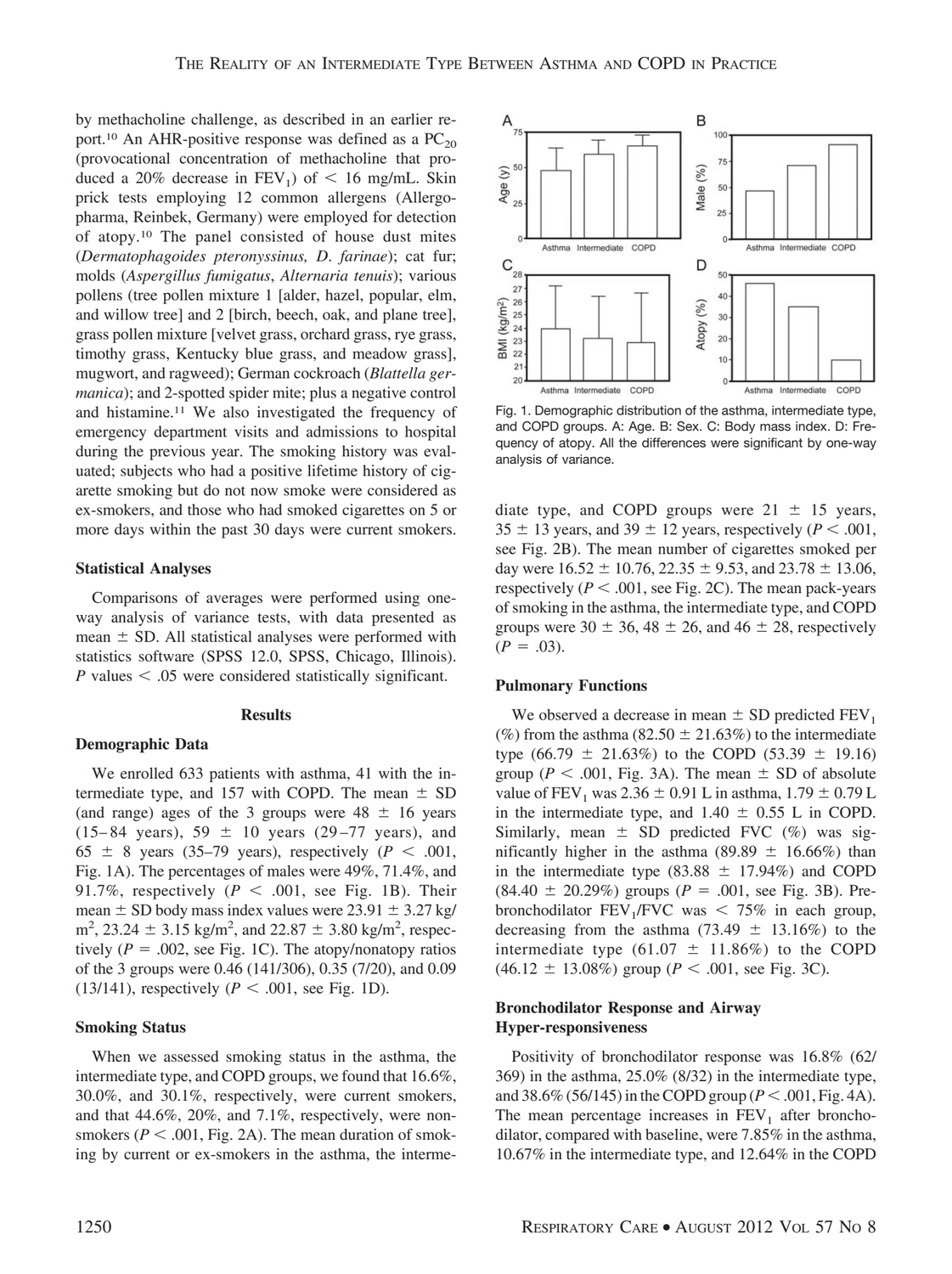

Fig. 2. Smoking data of the asthma, intermediate type, and COPD groups. A: Percentage of smokers. B: Duration of smoking. C: Cigarettes per day. All the differences were significant by one-way analysis of variance.



Fig. 3. Pulmonary functions of the asthma, intermediate type, and COPD groups. A: Percent of predicted FEV<sub>1</sub>. B: Percent of predicted FVC. C: FEV<sub>1</sub>/FVC. All the differences were significant by one-way analysis of variance.



Fig. 4. Bronchodilator response and airway hyper-responsiveness in the asthma, intermediate type, and COPD groups. A: Percent with positive bronchodilator response (15% increase in FEV<sub>1</sub>). B: Post-bronchodilator response (increase in FEV<sub>1</sub>). C: Post-bronchodilator FEV<sub>1</sub>/FVC. D: Positivity on the methacholine provocation test. E: PC<sub>20</sub> (provocational concentration of methacholine that produced a 20% decrease in  $FEV<sub>1</sub>$ ). All the differences were significant by one-way analysis of variance.

group ( $P < .001$ , see Fig. 4B). Mean  $\pm$  post-bronchodilator FEV<sub>1</sub>/FVC  $(\%)$  showed a similar pattern, being 74.88  $\pm$  13.83%, 60.74  $\pm$  11.29%, and 47.66  $\pm$  13.37%, respectively ( $P < .001$ , see Fig. 4C). A positive response on the methacholine provocation test was observed in 83.4% (257/308) of subjects in the asthma group and in 62.5%  $(5/8)$  of subjects in the intermediate type group ( $P < .001$ , see Fig. 4D), with mean  $PC_{20}$  values of 4.32 mg/mL and 8.25 mg/mL, respectively (difference not significant, see Fig. 4E).

# **Frequency of Emergency Department Visits and Hospital Admission**

When we checked the frequencies of emergency department visits during the previous year, we found that the mean  $\pm$  SD number of visits was highest for COPD subjects (2.20  $\pm$  3.34), lower for the intermediate type subjects (0.52  $\pm$  1.18), and lowest for asthma subjects  $(0.14 \pm 0.78)$  ( $P < .001$ , Fig. 5A). Mean  $\pm$  SD numbers of hospital admissions during the previous year showed a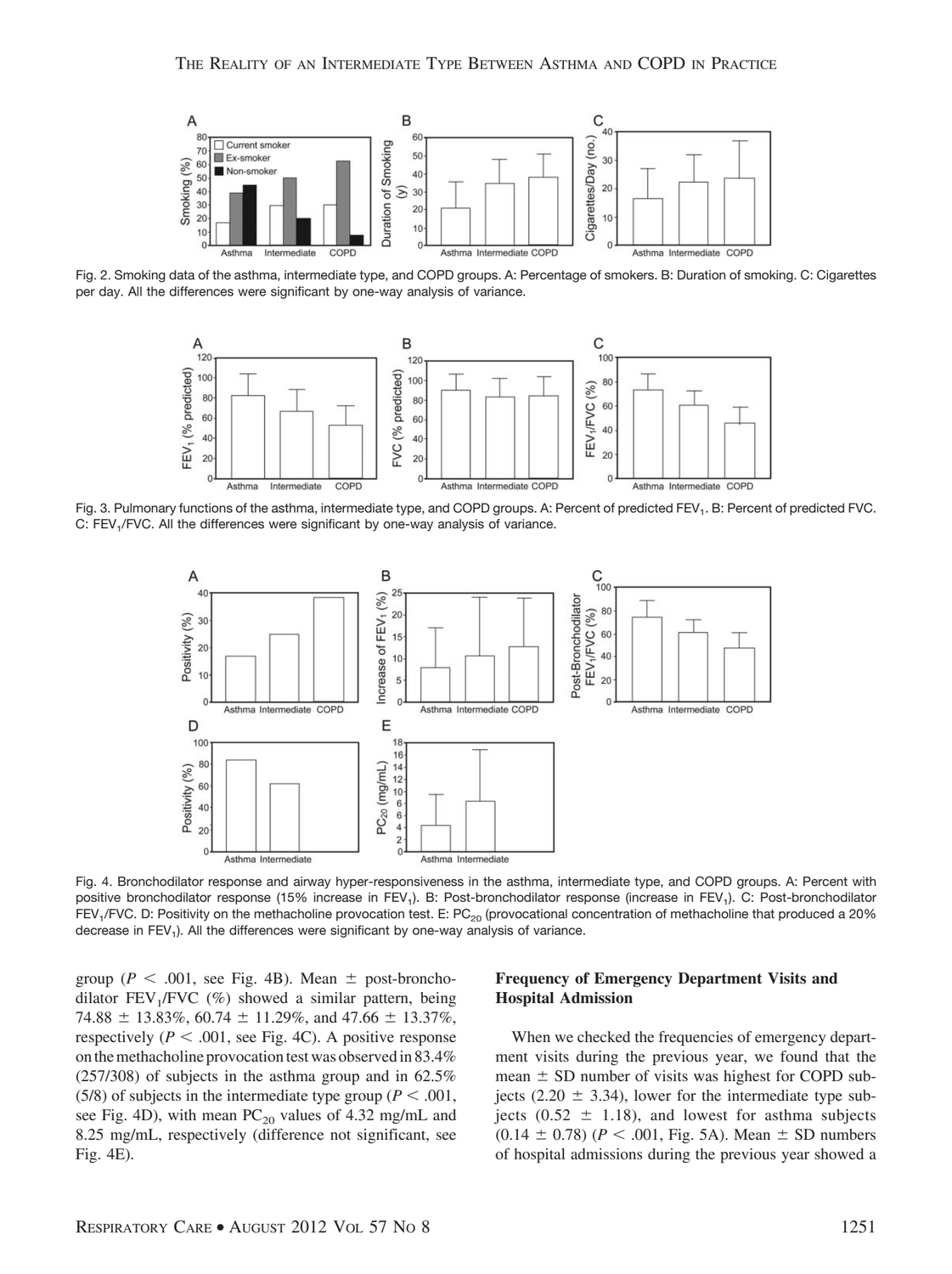

Fig. 5. Frequency of emergency department visits (A) and admission rates (B) in the asthma, intermediate type, and COPD groups. All the differences were significant by one-way analysis of variance.

similar pattern, being  $0.65 \pm 0.68$ ,  $0.25 \pm 0.69$ , and  $0.08 \pm 0.32$ , respectively (*P* < .001, see Fig. 5B).

#### **Discussion**

We have shown here that a group of patients diagnosed with "asthma plus COPD" had clinical features intermediate between those of asthma and COPD. This finding is clinically important in that it showed the existence of an intermediate type of COAD, statistically distinguished from both asthma and COPD. We also suggest the adoption of "COAD" as a clinical spectrum that includes asthma, an intermediate type, and COPD.

Asthma and COPD are major chronic inflammatory diseases of the respiratory tract; both are characterized primarily by airway obstruction. In general, the conditions can be distinguished by the reversibility of airway obstruction. Patients with proven reversibility have been diagnosed with asthma, whereas patients with irreversible or partially reversible airway obstruction have been diagnosed with COPD. This distinction, however, is somewhat arbitrary and incomplete, as, in many patients it is difficult to draw a distinction between these 2 conditions. Although these diseases have distinctive physiologic features at the time of diagnosis, an observational study showed that subjects with active asthma at the age of 20 years were at markedly increased risk of developing COPD during a subsequent 20-year follow-up period.12 Likewise, Lange et al demonstrated a significantly greater annual rate of decline in  $FEV<sub>1</sub>$  in both men and women with asthma, independent of smoking, compared to non-asthmatic controls.13 These findings could explain why some patients with asthma are diagnosed with COPD later in life.

Interestingly, we found that patients with COPD showed greater airway reversibility than did patients with asthma and the intermediate type. The bronchodilator response of patients with severe asthma, defined by the Global Initiatives for Asthma (GINA) guidelines, $<sup>1</sup>$  was similar to that</sup> of those with COPD, with 37.3% of the former patients having a positive bronchodilator response and an increased FEV<sub>1</sub> of 13.37  $\pm$  12.31% (data not shown). The reason of the higher bronchodilator response in COPD patients may

be that they have plenty of room for more increase of  $FEV<sub>1</sub>$  after inhalation of short-acting bronchodilator, due to their low baseline  $FEV<sub>1</sub>$ . Poorer pulmonary function may be associated with a greater bronchodilator response, according to the definition used in the present survey.14 There is a study showing that a good bronchodilator response occurred in COPD, with pre-bronchodilator  $FEV<sub>1</sub>$ values  $\leq 55\%$  of predicted, like those of our COPD patients.15 A couple of reports showed that substantial acute bronchodilator reversibility has been observed in patients with COPD who had no other features of asthma, regardless of the method used to define reversibility.4,16 Another large study, using a threshold bronchodilator  $FEV<sub>1</sub>$  change of 15%, found that this test showed only a 44% sensitivity for detecting asthma and a 72% specificity in distinguishing asthma from COPD.17 Moreover, 30% of individuals with fixed air-flow obstruction had a history of asthma.18 This may explain, at least in part, the confusion between asthma and COPD based on airway reversibility.

Several recent studies have included patients with concomitant asthma and COPD. One report, based on information in the database of the International Classification of Diseases, suggested that patients with COPD and cooccurring COPD/asthma were sicker and used more medical services than did asthma patients.<sup>5</sup> A second study, which included patients  $> 40$  years of age, with a smoking his $tory > 10$  pack-years, an acute bronchodilator response of 200 mL, and a 12% pre-bronchodilator  $FEV<sub>1</sub>$  during the previous 5 years, defined the concomitant type of asthma/COPD as a disease associated with a post-bronchodilator  $FEV_1 < 80\%$  and a post-bronchodilator  $FEV_1/$  $FVC < 70\%$ .<sup>19</sup> In contrast, we did not precisely define the criteria of the intermediate type, because we wished to select patients clinically diagnosed with this disease by physicians in real practice. We believe that this type of clinical diagnosis may be more accurate, because experts who have treated large numbers of patients with COAD for a long period of time can diagnose patients based on a comprehensive consideration of various clinical situations and phenotypes. As a result, we have deduced the reality of an intermediate type using an inductive method.

Our findings may have an impact on the management of patients with COAD. For example, the treatment goals and steroid requirements may be different for patients with the intermediate type than for patients with pure asthma or COPD. We intend to monitor any changes in diagnosis over time, to determine if the patients with the intermediate type are still being diagnosed with the same disease by physicians through the follow-up.

One limitation of our study was our inability to evaluate differences in inflammatory markers, such as sputum eosinophil counts or exhaled nitric oxide, among the 3 groups. This comparison may have provided clues to the pathogenic progress of the disease entities. Another limitation